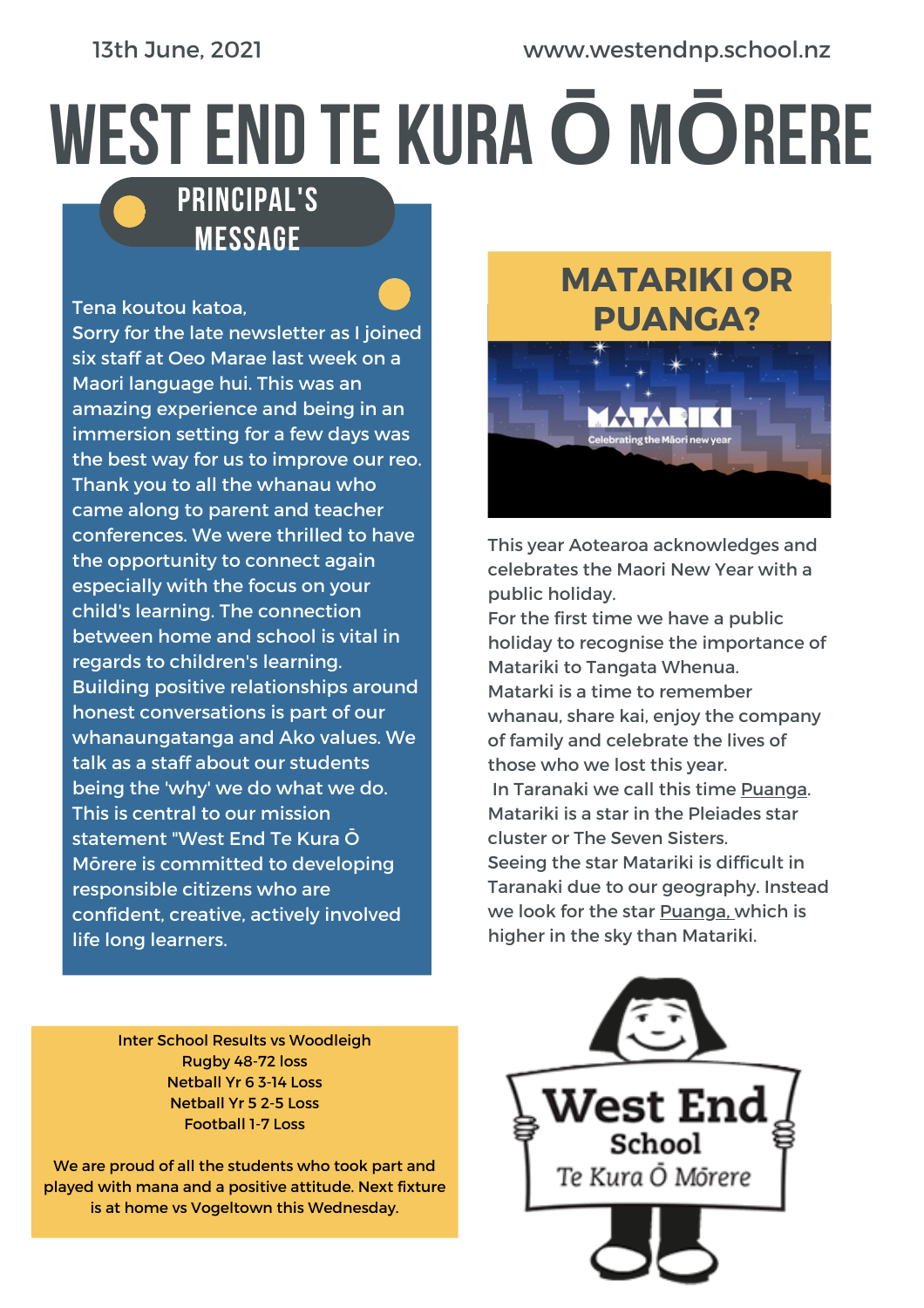## PUANGA WEEK

We will be celebrating Puanga (the Maori New Year as celebrated in Taranaki) as a school in Week 8 (Monday 20 - Thursday 23). All classes will be involved in activities throughout the week.

These will include tuakana/teina activities that involve:

- Learning about Puanga (Matariki)
- Kaitiakitanga (caring for our environment)
- Planting shrubs/trees in our new school wetland
- Preparing kai to share

On Thursday 23 June we are preparing to celebrate as a school whanau with shared kai (soup and bread) and the opening of our Wetlands 'Te Repo'.

Classes will be asking for donations of vegetables/flour/bread etc via individual Seesaw pages to ensure we don't have an oversupply of what is required to prepare/cook/bake for our shared kai.

If you have a specific way in which you would like to be involved or are able to offer some skills/korero in and around Puanga, please feel free to email [carrianne@westendnp.school.nz](mailto:carrianne@westendnp.school.nz)

If you are available to support your child/childrens class in assisting with preparation of vegetables, soup, boil up, making bread alongside groups of children, please make contact with your child's teacher via Seesaw. I'm sure they will welcome your support.

**We welcome you to join us for kai on Thursday 23rd June at 1 pm followed by the opening of our Wetlands at 2 pm.**

### **RIPPA RUGBY**



Thursday we will be attending a Rippa Rugby tournament at Tukapa Rugby Club. There will be many teams from local schools having a fun day. Last week we had Ben Sefleet come and meet with our tamariki. Ben is the Rugby Development Office for the Taranaki Rugby Football Union. We look forward to our teams having fun and enjoying playing sport and representing our school. Kia kaha!

#### **FUNDRAISING AND SOCIAL COMMITTEE**

The fundraising committee met last week to plan and review our fundraising plans for the year. They would like to express their thanks for the support with our Bike-athon, Easter Raffle and Firewood raffle. They would also like to thank Jeff Wells for the donation of the firewood. We are really appreciative of his generous support of our school.

Our committee is running the Mitre 10 sausage sizzle on Saturday 9th July, We are looking for some volunteers to help out. If you can make it for an hour or two please get in contact with the office.

## Te Taura Whiri Whanaungatanga, Ako, Kaitiakitanga